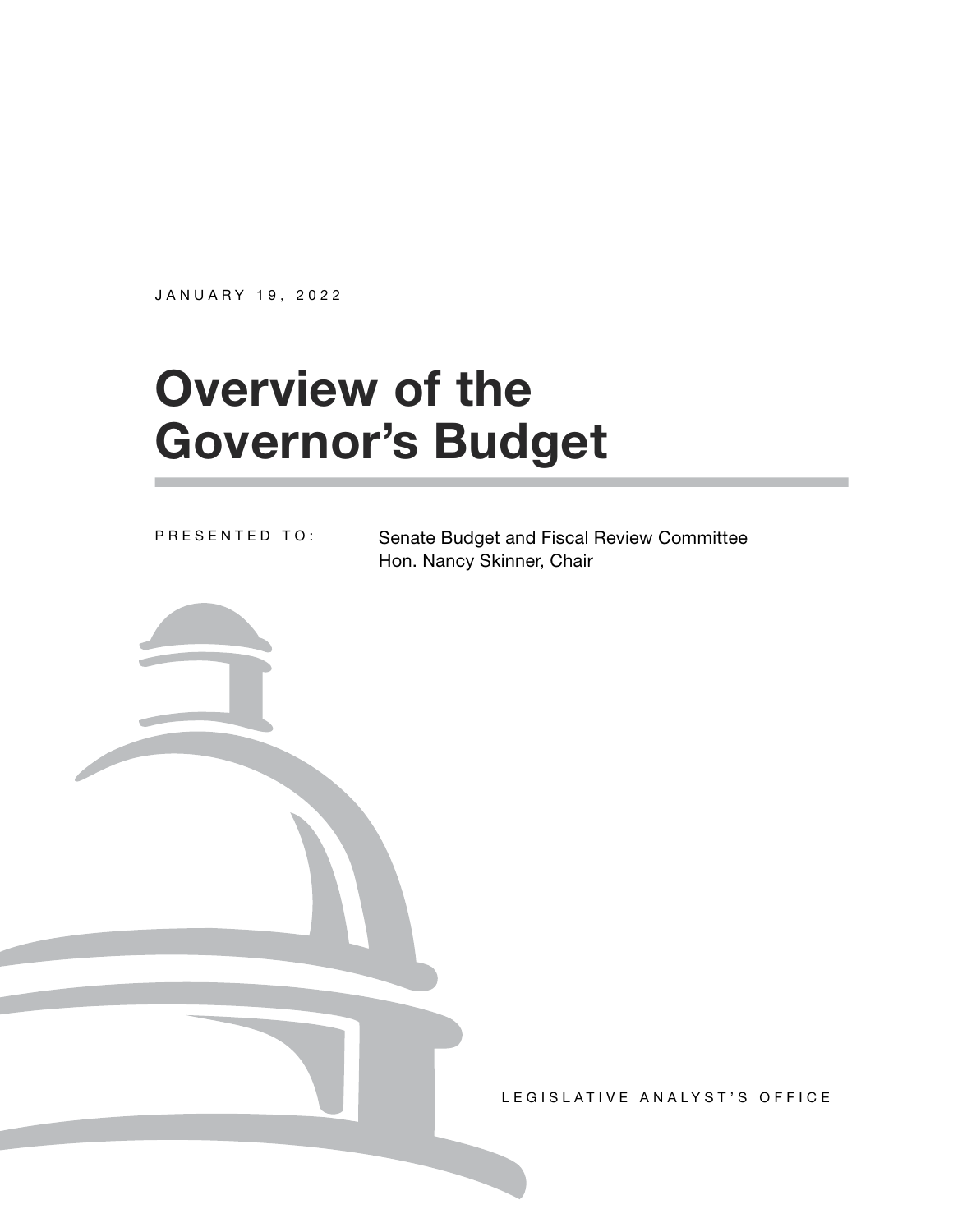# **The Surplus**









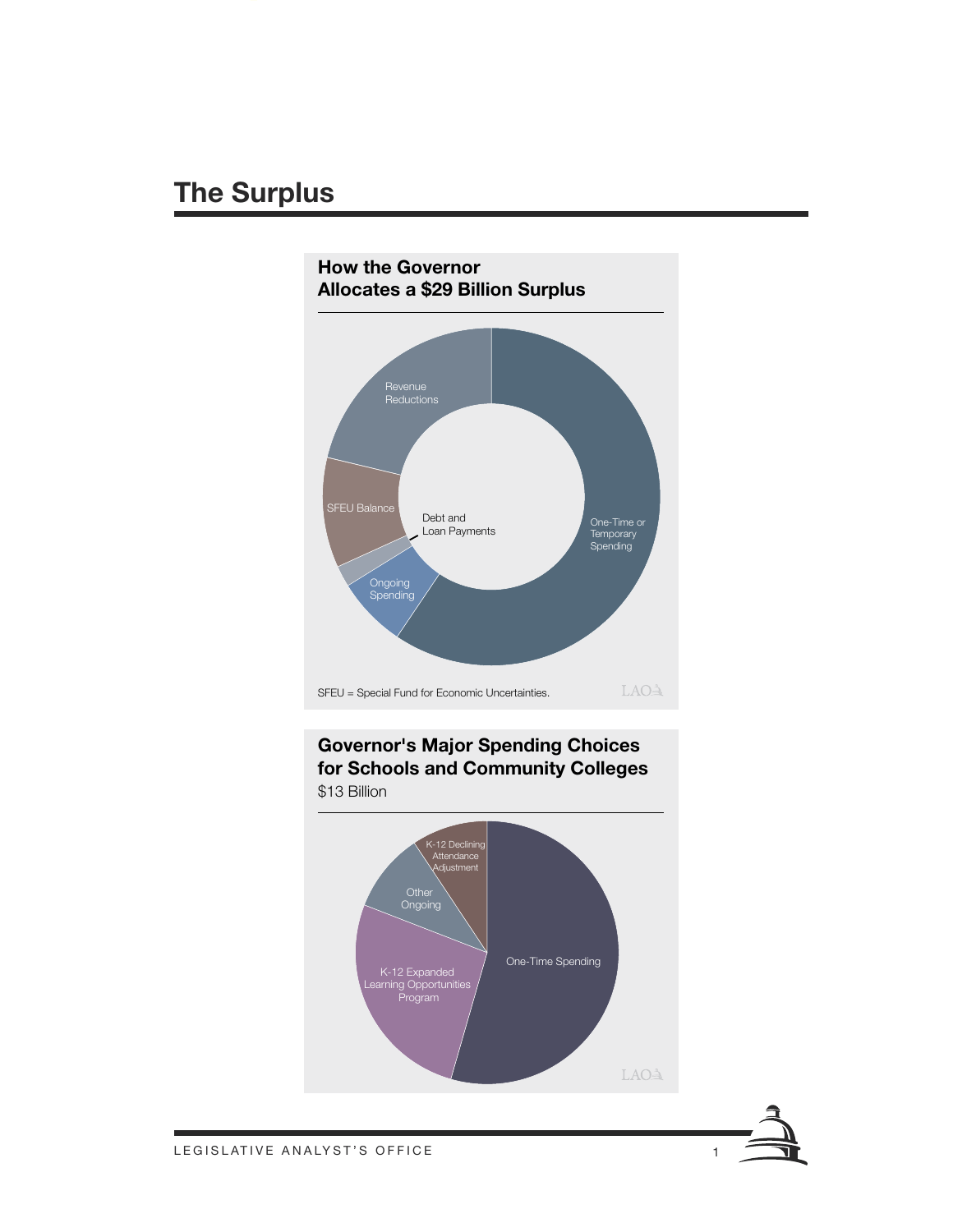# **The State Appropriations Limit (SAL)**



#### **Comments**

- Develop a Plan for Meeting the Current Year SAL Requirement
- SAL Will Continue to Constrain the Legislature's Flexibility in **Budget Year**

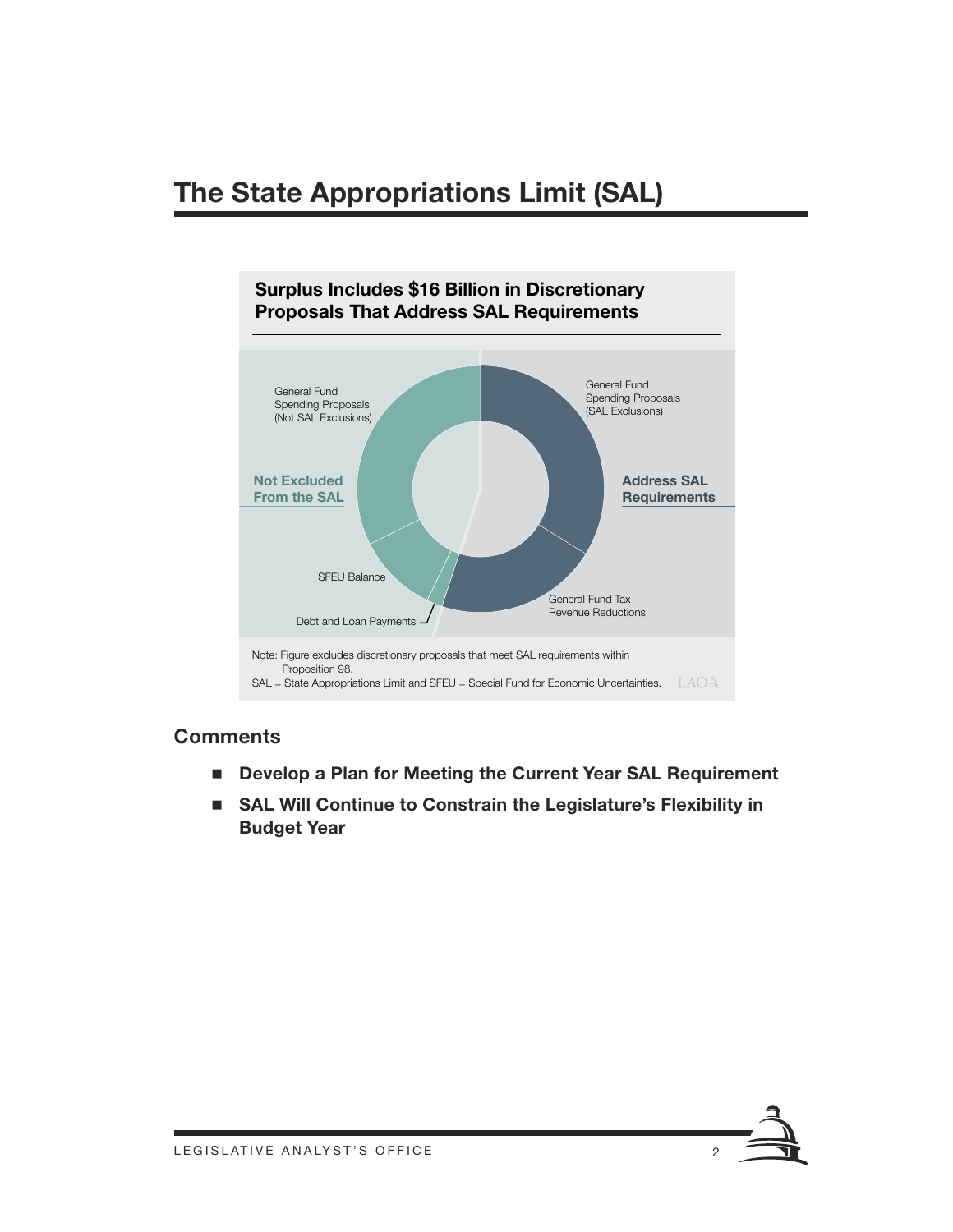# **Comments on Spending Proposals Overall**

*Focus on Ensuring Success of Recent Initiatives.* Given the scale of last year's commitments, we recommend the Legislature: (1) dedicate the early part of the budget process to overseeing their implementation, and (2) be cautious about creating additional new programs as well as expanding the scope of existing programs.

*Consider Longer‑Term COVID‑19 Planning.* As COVID‑19 likely will remain a public health and economic challenge in future years, we recommend the Legislature closely consider the extent to which the Governor's proposals properly prepare the state for this reality.

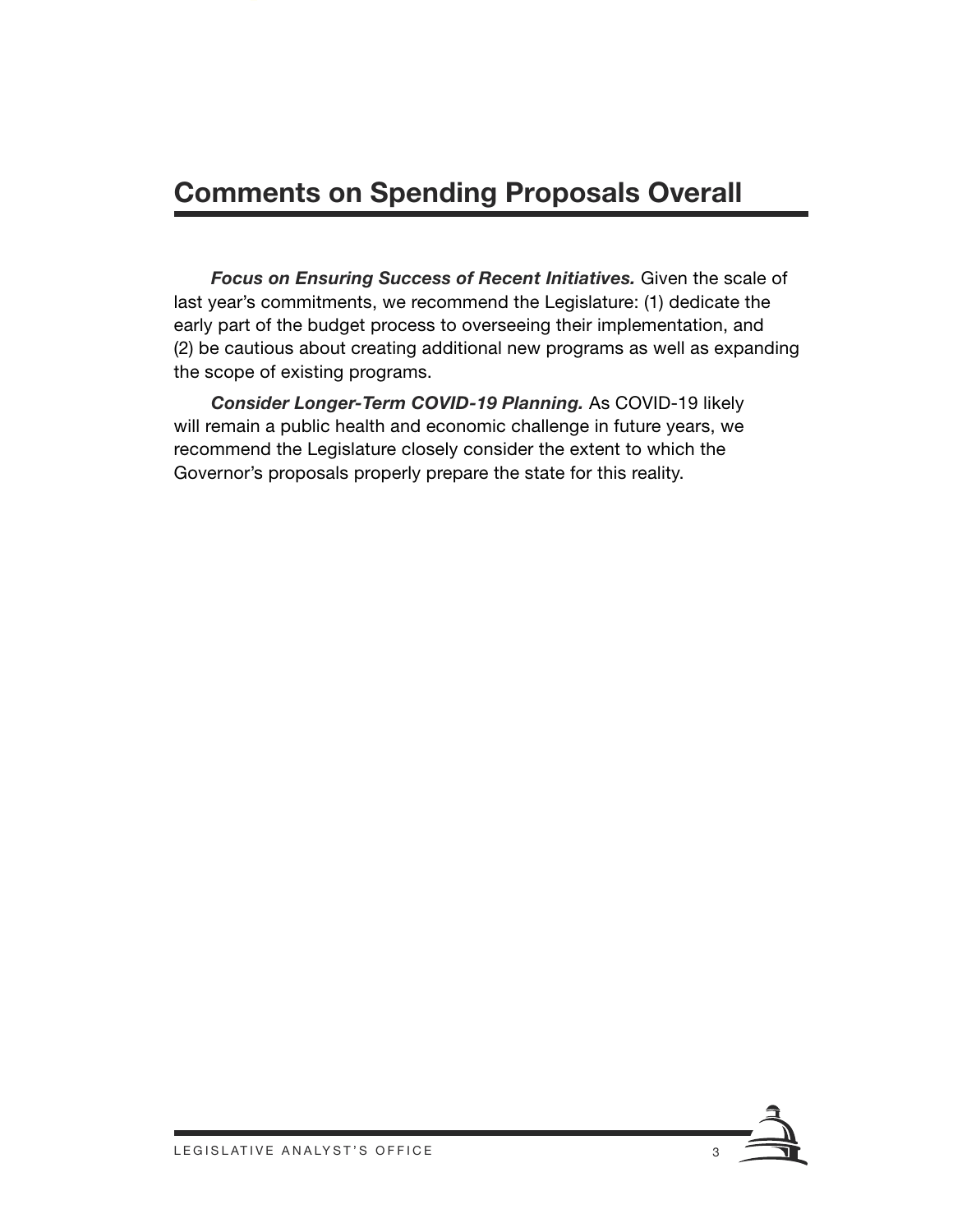# **Comments on Programmatic Proposals**

### **Focus on a Few New K-14 Programs Responding to Clearly Defined Problems**

- School and community colleges are implementing many new programs and requirements amidst ongoing disruptions caused by the pandemic, and their capacity to implement more programs is likely limited.
- We recommend funding fewer new programs and prioritizing those that address underlying problems that cannot be addressed with existing programs.

### **Legislature Has Better Budget Options for the Universities Than Compacts**

- The Governor's recently announced compacts did not involve the Legislature in their development, are not well connected to core university cost drivers, and lack clear enforcement mechanisms.
- We encourage the Legislature to focus on its spending priorities, together with the universities' anticipated cost increases.

### **Governor Proposes More Workforce Development Items on Top of Over 20 Items Last Year**

- Can so many efforts be effectively launched at once?
- What are the specific problems the state aims to solve with all of these efforts?
- How do the myriad proposals work together as a solution to those problems?

## **Consider Whether Climate Change Proposals Align With Legislative Goals**

Consider whether the proposals are likely to be the most cost-effective set of policies and programs to meet its climate change goals, particularly given the significant funding recently provided for similar activities.

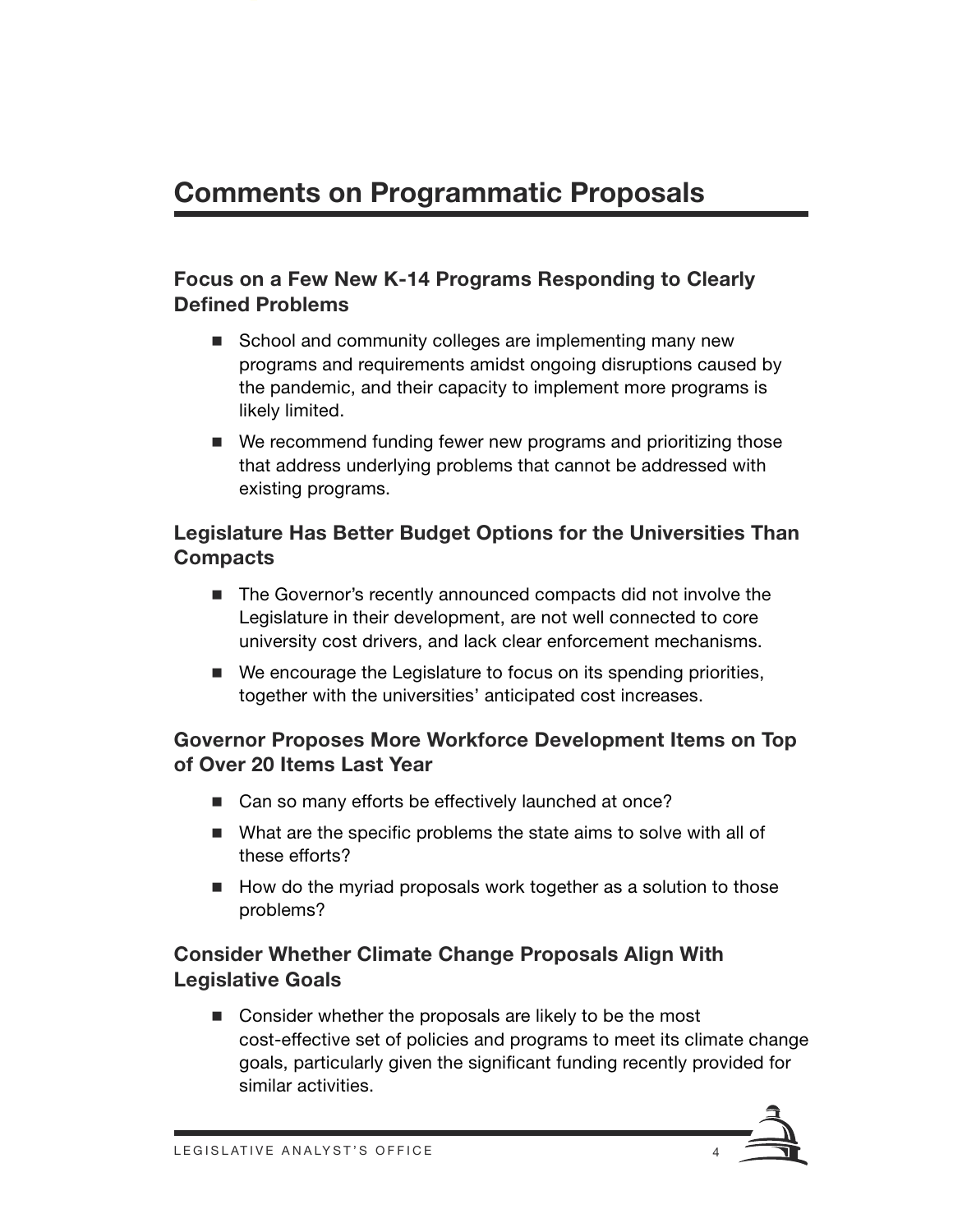# **Comments on Programmatic Proposals**

### *(Continued)*

### **Assess Infrastructure Proposals in Context of Priorities and Anticipated Federal Funds**

■ Key considerations include: whether the proposals are aligned with legislative priorities and how state funding can best complement the anticipated federal funds from the Infrastructure Investment and Jobs Act, particularly for water, energy, and transportation.

## **Ongoing Oversight of Major New Investment in Public Health Infrastructure Essential**

- Seek the administration's clarification on how the \$300 million ongoing spending proposal for local and public health staffing and general support ties to findings from a legislatively required pandemic response review intended to identify public health system gaps and problems.
- Annual updates to the Legislature on the use of, and outcomes achieved from, this funding would facilitate legislative oversight.

### **Ensure Prior Housing and Homelessness Programs Are on Solid Footing**

- Ensuring that previously authorized housing and homelessness efforts are adequately supported and can be maintained over time will be important.
- While the concept of addressing short-term needs while previously funded long-term housing is completed may have merit, whether the short-term options proposed by the administration are most effective is unclear as key details are still under development.

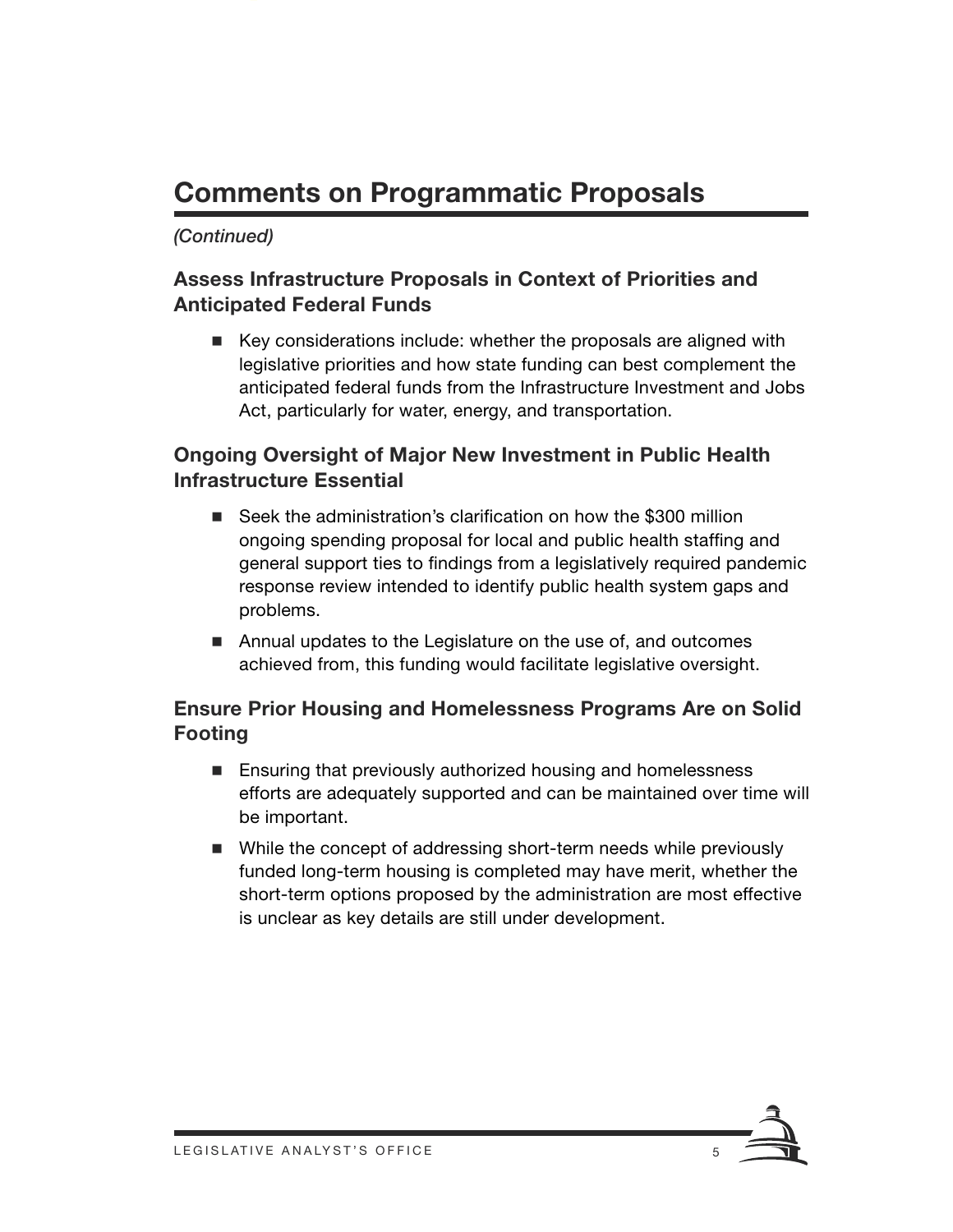# **Comments on Budget Condition**

*Multiyear Revenue Projections Are Reasonable.* Whereas we often noted previously that the administration's multiyear revenue estimates appear to be fairly cautious, we would characterize this year's estimates as a middle of the road among potential outcomes. While building a spending plan around middle of the road assumptions is entirely reasonable, it also calls for allocating additional resources to plan for future budget shortfalls.

*New Spending Proposals Exceed Administration's Estimates of the Budget's Capacity in Future Years.* The administration's multiyear estimates reflect negative balances in the Special Fund for Economic Uncertainties (SFEU) in 2023‑24 (and throughout the rest of their forecast) due to proposed spending exceeding estimated resources. While the administration is not required by law to plan for future positive balances in the SFEU beyond the budget year, doing so is prudent.